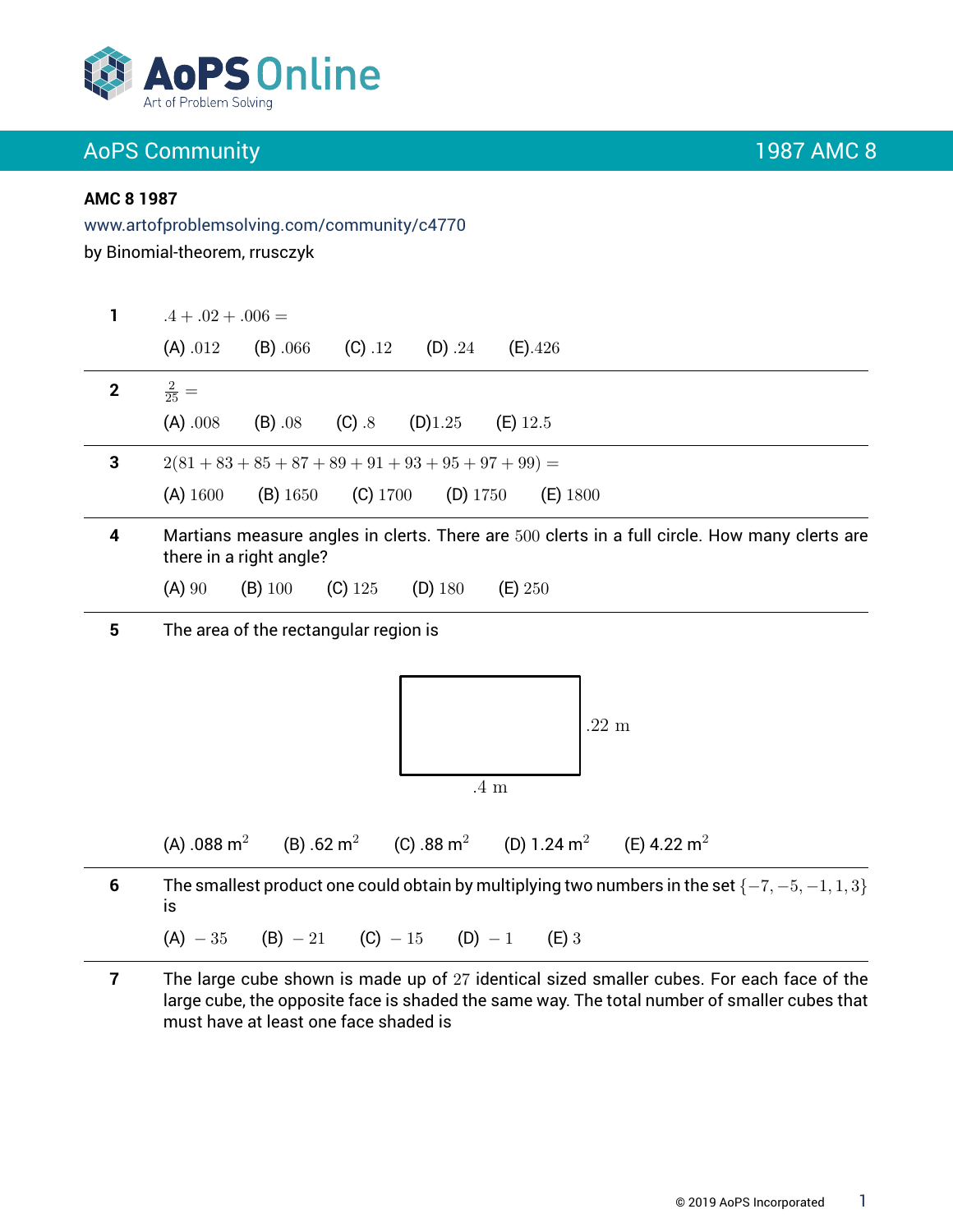

(A) 10 (B) 16 (C) 20 (D) 22 (E) 24

**8** If A and B are nonzero digits, then the number of digits (not necessarily different) in the sum of the three whole numbers is

$$
\begin{array}{cccc}\n9 & 8 & 7 & 6 \\
& A & 3 & 2 \\
& & B & 1\n\end{array}
$$

(A)  $4$  (B)  $5$  (C)  $6$  (D)  $9$  (E) depends on the values of A and B

**9** When finding the sum  $\frac{1}{2} + \frac{1}{3} + \frac{1}{4} + \frac{1}{5} + \frac{1}{6} + \frac{1}{7}$  $\frac{1}{7}$ , the least common denominator used is (A) 120 (B) 210 (C) 420 (D) 840 (E) 5040

| 10 | $4(299) + 3(299) + 2(299) + 298 =$                               |            |                            |            |                              |                            |  |  |  |
|----|------------------------------------------------------------------|------------|----------------------------|------------|------------------------------|----------------------------|--|--|--|
|    | (A) 2889                                                         | $(B)$ 2989 | $(C)$ 2991                 | $(D)$ 2999 | $(E)$ 3009                   |                            |  |  |  |
| 11 | The sum $2\frac{1}{7} + 3\frac{1}{2} + 5\frac{1}{10}$ is between |            |                            |            |                              |                            |  |  |  |
|    | (B) $10\frac{1}{2}$ and 11<br>(A) 10 and $10\frac{1}{2}$         |            | (C) 11 and $11\frac{1}{2}$ |            | (D) $11\frac{1}{2}$ and $12$ | (E) 12 and $12\frac{1}{2}$ |  |  |  |

**12** What fraction of the large 12 by 18 rectangular region is shaded?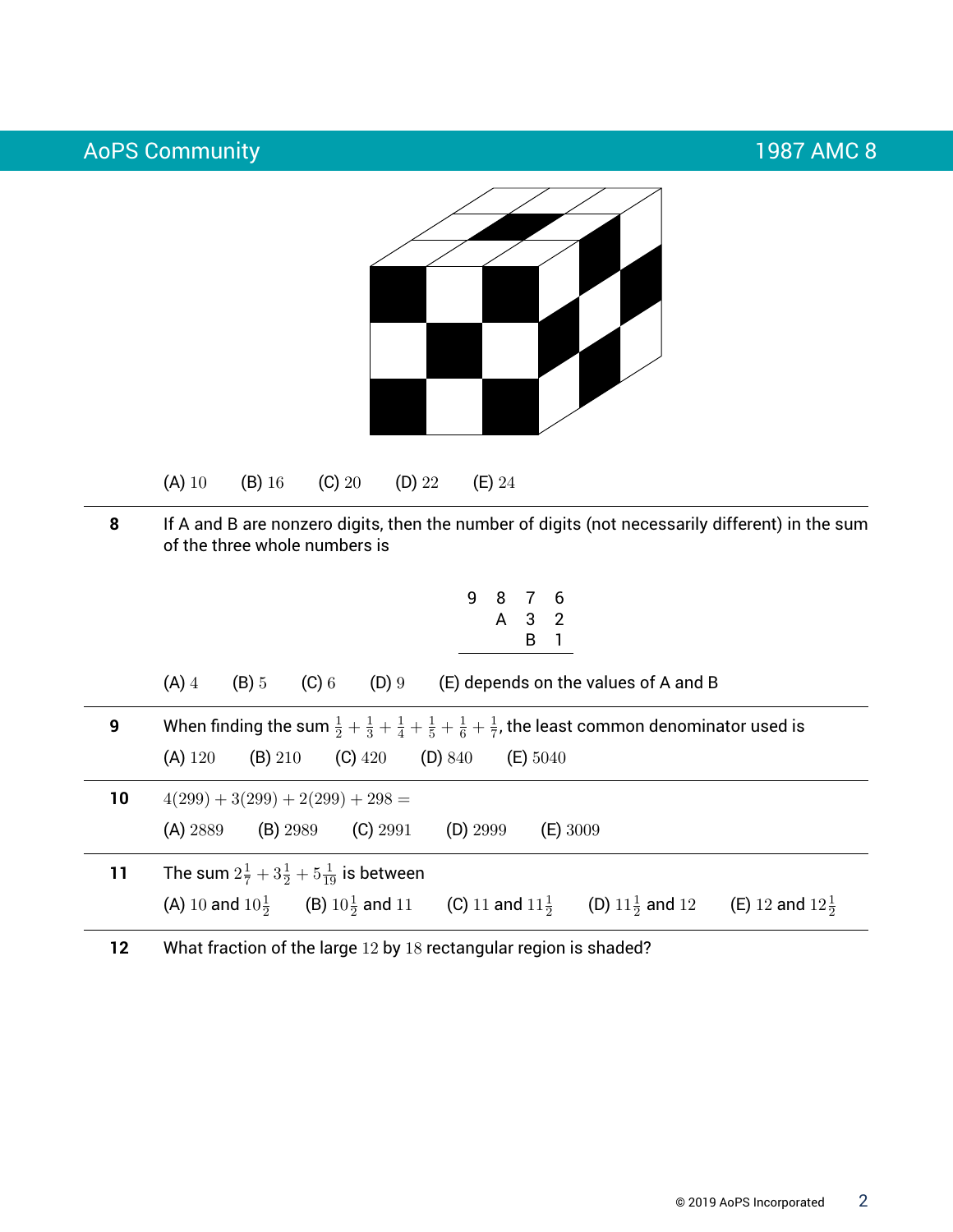| (A) $\frac{1}{108}$<br>13<br>(A) $\frac{3}{7}$<br>14<br>15<br>16<br>$(A)$ 2<br>17 | (B) $\frac{4}{9}$<br>$(A)$ 6 million                                                                            | (B) $\frac{1}{18}$ (C) $\frac{1}{12}$ (D) $\frac{2}{9}$<br>Which of the following fractions has the largest value?<br>$(B)$ 36 million | (C) $\frac{17}{35}$ (D) $\frac{100}{201}$<br>(B) 60 dollars | $(E) \frac{1}{3}$<br>(E) $\frac{151}{301}$<br>$(C)$ 60 million<br>(C) 70 dollars |  | (D) $216$ million<br>\$240 for a set of four tires at the sale. What was the regular price of one tire? |  | A computer can do 10,000 additions per second. How many additions can it do in one hour?<br>$(E)$ 360 million<br>The sale ad read: "Buy three tires at the regular price and get the fourth tire for \$3." Sam paid |
|-----------------------------------------------------------------------------------|-----------------------------------------------------------------------------------------------------------------|----------------------------------------------------------------------------------------------------------------------------------------|-------------------------------------------------------------|----------------------------------------------------------------------------------|--|---------------------------------------------------------------------------------------------------------|--|---------------------------------------------------------------------------------------------------------------------------------------------------------------------------------------------------------------------|
|                                                                                   |                                                                                                                 |                                                                                                                                        |                                                             |                                                                                  |  |                                                                                                         |  |                                                                                                                                                                                                                     |
|                                                                                   |                                                                                                                 |                                                                                                                                        |                                                             |                                                                                  |  |                                                                                                         |  |                                                                                                                                                                                                                     |
|                                                                                   |                                                                                                                 |                                                                                                                                        |                                                             |                                                                                  |  |                                                                                                         |  |                                                                                                                                                                                                                     |
|                                                                                   |                                                                                                                 |                                                                                                                                        |                                                             |                                                                                  |  |                                                                                                         |  |                                                                                                                                                                                                                     |
|                                                                                   |                                                                                                                 |                                                                                                                                        |                                                             |                                                                                  |  |                                                                                                         |  |                                                                                                                                                                                                                     |
|                                                                                   | $(A)$ 59.25 dollars                                                                                             |                                                                                                                                        |                                                             |                                                                                  |  | $(D)$ 79 dollars                                                                                        |  | $(E)$ 80 dollars                                                                                                                                                                                                    |
|                                                                                   |                                                                                                                 |                                                                                                                                        |                                                             |                                                                                  |  | shooting average to 50%. How many of these 10 shots did she make?                                       |  | Joyce made 12 of her first 30 shots in the first three games of this basketball game, so her sea-<br>sonal shooting average was $40\%$ . In her next game, she took 10 shots and raised her seasonal                |
|                                                                                   | $(B)$ 3                                                                                                         | $(C)$ 5                                                                                                                                | $(D)$ 6                                                     | $(E)$ 8                                                                          |  |                                                                                                         |  |                                                                                                                                                                                                                     |
|                                                                                   | them and says:                                                                                                  |                                                                                                                                        |                                                             |                                                                                  |  |                                                                                                         |  | Abby, Bret, Carl, and Dana are seated in a row of four seats numbered#1 to#4. Joe looks at                                                                                                                          |
|                                                                                   | "Bret is next to Carl."<br>"Abby is between Bret and Carl."                                                     |                                                                                                                                        |                                                             |                                                                                  |  |                                                                                                         |  |                                                                                                                                                                                                                     |
|                                                                                   | However each one of Joe's statements is false. Bret is actually sitting in seat#3. Who is sitting<br>in seat#2? |                                                                                                                                        |                                                             |                                                                                  |  |                                                                                                         |  |                                                                                                                                                                                                                     |
| (A) Abby                                                                          |                                                                                                                 | (B) Bret                                                                                                                               | (C) Carl                                                    | (D) Dana                                                                         |  |                                                                                                         |  | (E) There is not enough information to be sure.                                                                                                                                                                     |
| 18                                                                                |                                                                                                                 |                                                                                                                                        |                                                             |                                                                                  |  | 12 people who were not dancing. The original number of people in the room was                           |  | Half the people in a room left. One third of those remaining started to dance. There were then                                                                                                                      |
| (A) 24                                                                            |                                                                                                                 |                                                                                                                                        |                                                             |                                                                                  |  |                                                                                                         |  |                                                                                                                                                                                                                     |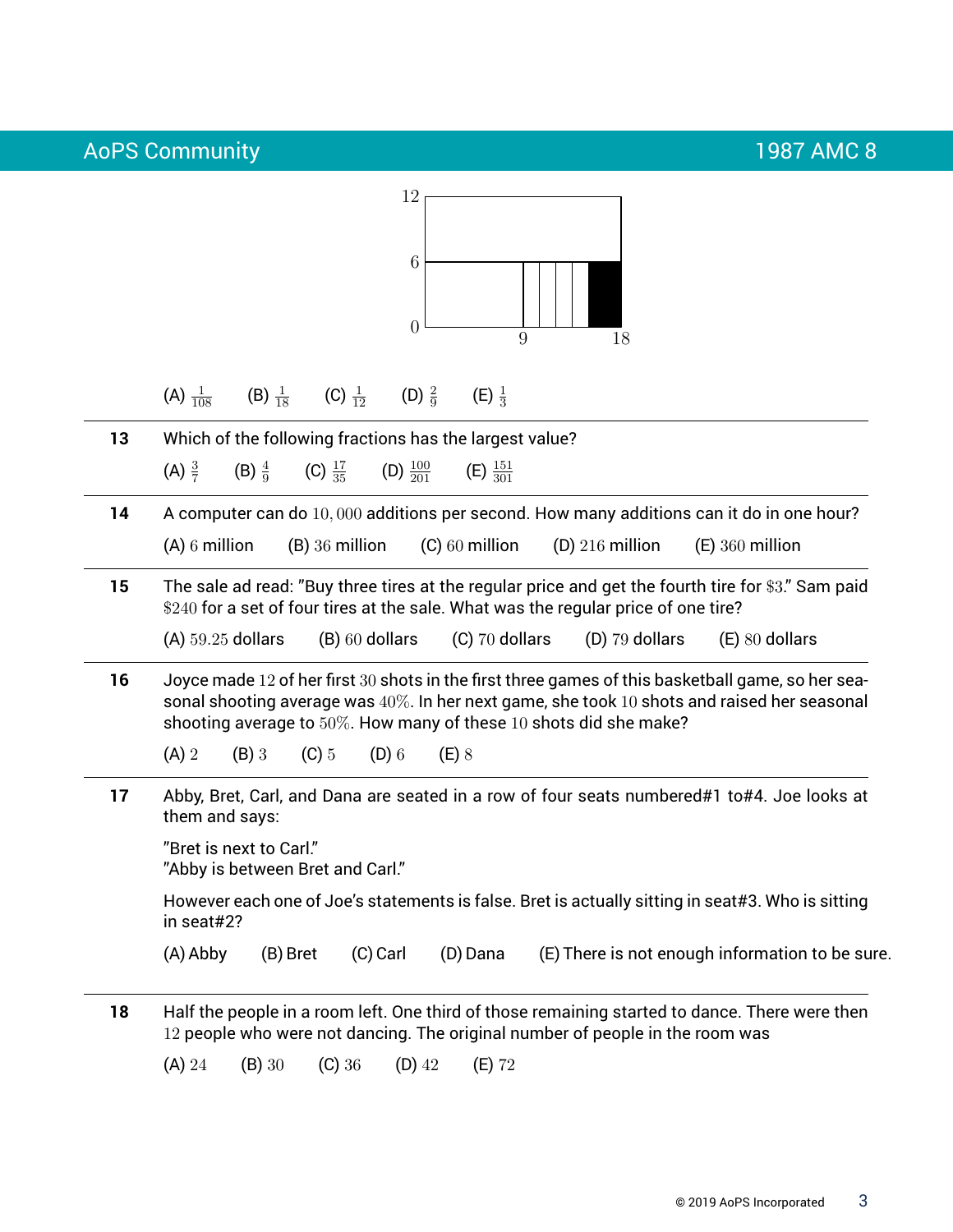- **19** A calculator has a squaring key  $|x^2|$  which replaces the current number displayed with its square. For example, if the display is  $\boxed{000003}$  and the  $\left|x^2\right|$  key is depressed, then the display becomes  $\overline{|000009|}$ . If the display reads  $\overline{|000002|}$ , how many times must you depress the  $\left\vert x^{2}\right\rangle$ key to produce a displayed number greater than 500? (A) 4 (B) 5 (C) 8 (D) 9 (E) 250 **20** "If a whole number n is not prime, then the whole number n−2 is not prime." A value of n which shows this statement to be false is (A) 9 (B) 12 (C) 13 (D) 16 (E) 23 **21** Suppose  $n^*$  means  $\frac{1}{n}$ , the reciprocal of  $n$ . For example,  $5^* = \frac{1}{5}$  $\frac{1}{5}$ . How many of the following statements are true? i)  $3^* + 6^* = 9^*$ ii)  $6^* - 4^* = 2^*$ iii)  $2^* \cdot 6^* = 12^*$ 
	- iv)  $10^* \div 2^* = 5^*$ (A) 0 (B) 1 (C) 2 (D) 3 (E) 4
- **22** ABCD is a rectangle, D is the center of the circle, and B is on the circle. If  $AD = 4$  and  $CD = 3$ , then the area of the shaded region is between



**23** Assume the adjoining chart shows the 1980 U.S. population, in millions, for each region by ethnic group. To the nearest percent, what percent of the U.S. Black population lived in the